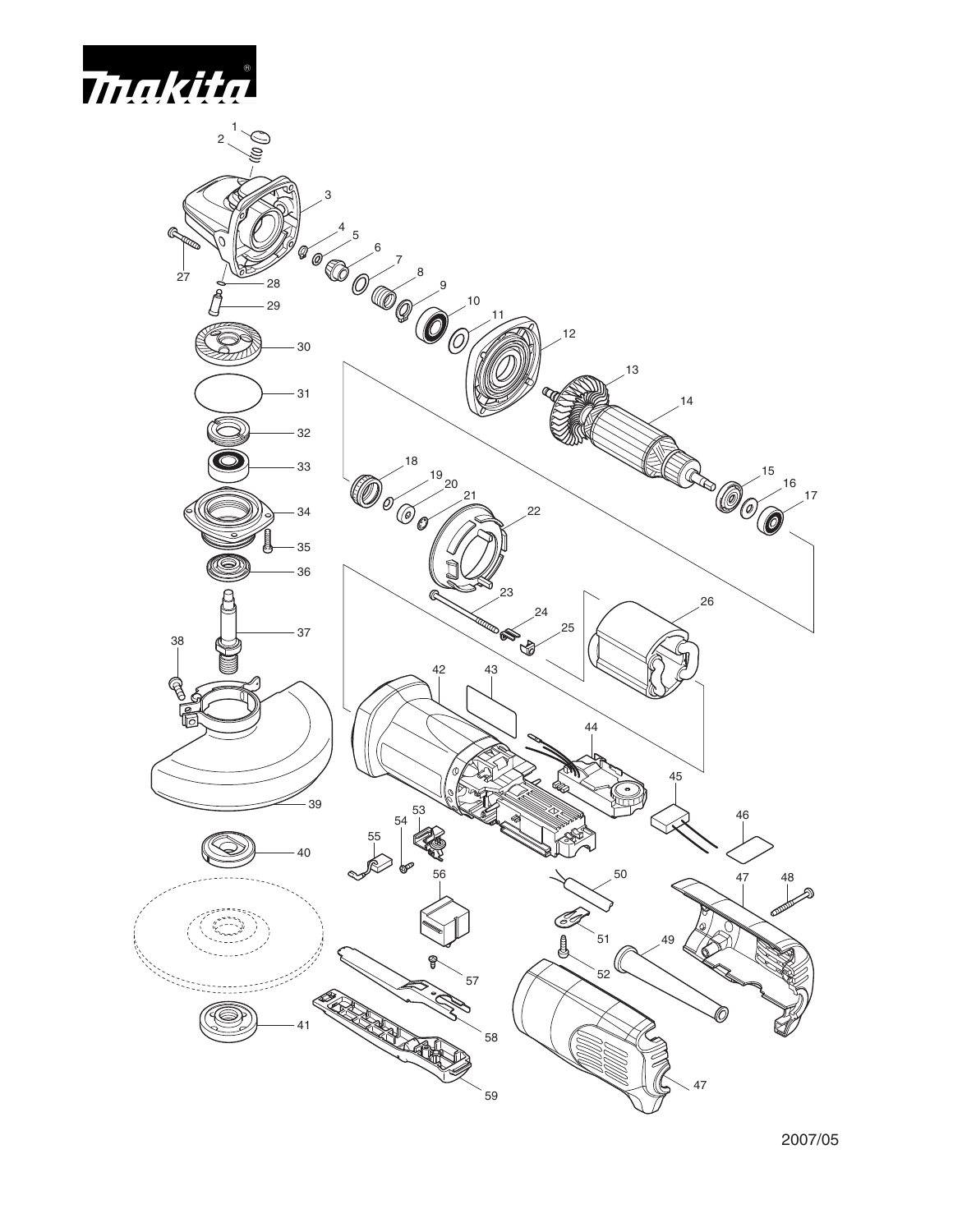| Item No. | <b>Type</b>    | Sub  | Part No.            | <b>Description</b>              | Qty            | Unit              |
|----------|----------------|------|---------------------|---------------------------------|----------------|-------------------|
| 001      |                |      | 418067-8            | PIN CAP                         | $\mathbf 1$    | $\overline{PC}$ . |
| 002      |                |      | 233072-2            | <b>COMPRESSION SPRING 8</b>     | 1              | PC.               |
| 003      |                |      | 153488-4            | <b>GEAR HOUSING COMPLETE</b>    | 1              | PC.               |
| 004      |                |      | 961002-0            | <b>RETAINING RING S-6</b>       | $\mathbf{1}$   | PC.               |
| 005      |                |      | 253077-6            | FLAT WASHER 6                   | 1              | PC.               |
| 006      |                |      | 227429-7            | SPIRAL BEVEL GEAR 9             | 1              | PC.               |
| 007      |                |      | 253052-2            | <b>FLAT WASHER 12</b>           | 1              | PC.               |
| 008      |                |      | 233901-9            | <b>LOCK SPRING 12</b>           | 1              | PC.               |
| 009      |                |      | 961052-5            | <b>RETAINING RING S-12</b>      | 1              | PC.               |
| 010      |                |      | 210105-0            | <b>BALL BEARING 6001LLU</b>     | 1              | PC.               |
| 011      |                |      | 253084-9            | <b>FLAT WASHER 12</b>           | 1              | PC.               |
| 012      |                |      | 317359-1            | <b>GEAR HOUSING COVER</b>       | 1              | PC.               |
| 013      |                |      | 240033-5            | <b>FAN 57</b>                   | $\mathbf{1}$   | PC.               |
| 014      |                |      | 518159-4            | ARMATURE ASS'Y 115V             | 1              | PC.               |
|          |                | INC. |                     | Item No. 13,15-17               |                |                   |
| 015      |                |      | 681656-4            | <b>INSULATION WASHER</b>        | $\mathbf 1$    | PC.               |
| 016      |                |      | 253823-7            | <b>FLAT WASHER 7</b>            | $\mathbf{1}$   | PC.               |
| 017      |                |      | 210027-4            | <b>BALL BEARING 627DDW</b>      | $\mathbf{1}$   | PC.               |
|          |                |      | 421738-8            | LABYRINTH RUBBER RING 22        | 1              | PC.               |
| 018      | 1              |      |                     |                                 | 1              | PC.               |
|          | 2              |      | 422750-1            | <b>LABYRINTH RUBBER RING 22</b> |                |                   |
| 019      |                |      | 267756-0            | WAVE WASHER 6                   | 1              | PC.               |
| 020      |                |      | 688117-5            | <b>MAGNET SLEEVE</b>            | 1              | PC.               |
| 021      |                |      | 259039-2            | SELF LOCK 6                     | 1              | PC.               |
| 022      |                |      | 413076-2            | <b>BAFFLE PLATE</b>             | 1              | PC.               |
| 023      |                |      | 266258-3            | <b>TAPPING SCREW 4X70</b>       | $\overline{c}$ | PC.               |
| 024      |                |      | 344871-8            | <b>RETAINER</b>                 | $\overline{c}$ | PC.               |
| 025      |                |      | 417237-6            | <b>INSULATION COVER</b>         | $\overline{2}$ | PC.               |
| 026      |                |      | 626596-9            | FIELD 115V                      | 1              | PC.               |
| 027      |                |      | 266257-5            | <b>TAPPING SCREW 4X28</b>       | 4              | PC.               |
| 028      |                |      | 213048-5            | O RING 6                        | $\mathbf{1}$   | PC.               |
| 029      |                |      | 256459-1            | <b>PIN</b>                      | 1              | PC.               |
| 030      |                |      | 227430-2            | SPIRAL BEVEL GEAR 35            | 1              | PC.               |
| 031      |                |      | 213673-2            | O RING 52                       | 1              | PC.               |
| 032      |                |      | 285841-7            | <b>BEARING RETAINER</b>         | 1              | PC.               |
| 033      |                |      | 211129-9            | BALL BEARING 6201DDW            | 1              | PC.               |
| 034      |                |      | 318334-0            | <b>BEARING BOX</b>              | $\mathbf{1}$   | PC.               |
| 035      |                |      | 265490-6            | HEX. SOCKET HEAD BOLT M4X16     | 4              | PC.               |
| 036      |                |      | 415300-9            | <b>LABYRINTH RING</b>           | 1              | PC.               |
| 037      |                |      | 324038-4            | <b>SPINDLE</b>                  | 1              | PC.               |
| 038      |                |      | 265180-1            | PAN HEAD SCREW M5X16            | 1              | PC.               |
| 039      |                |      | 123146-6            | TOOLLESS WHEELCOVER 150AK ASSY  | 1              | PC.               |
|          |                | INC. | 213009-5            | O RING 4                        | 1              | PC.               |
|          |                | INC. |                     | Item No. 38                     |                |                   |
| 040      | 1              |      | 224361-6            | <b>INNER FLANGE 82</b>          | 1              | PC.               |
|          | 2              |      | 224602-0            | <b>INNER FLANGE 82</b>          | 1              | PC.               |
| 041      |                |      | 224568-4            | <b>LOCK NUT 5/8-45</b>          | 1              | PC.               |
| 042      |                |      | 140M20-1            | <b>MOTOR HOUSING COMPLETE</b>   | 1              | PC.               |
|          |                | INC. | 810341-4            | <b>CAUTION LABEL</b>            | 1              | PC.               |
|          |                | INC. | 819T04-9            | <b>CAUTION LABEL</b>            | 1              | PC.               |
| 043      |                |      | 864148-0            | 9566PCV NAME PLATE              | 1              | PC.               |
| 044      |                |      | 620503-4            | <b>CONTROLLER</b>               | 1              | PC.               |
| 046      |                |      | 816901-0            | <b>INDICATION LABEL</b>         | 1              | PC.               |
|          |                |      | $\star$             | <b>REAR COVER SET</b>           | 1              | PC.               |
| 047      | 1              |      | 188365-1<br>$\star$ |                                 | $\mathbf{1}$   |                   |
|          | $\overline{c}$ |      | 183U29-8            | <b>REAR COVER SET</b>           |                | PC.               |
| 048      |                |      | 266048-4            | <b>TAPPING SCREW 4X40</b>       | 3              | PC.               |
| 049      |                |      | 682566-8            | <b>CORD GUARD 10</b>            | 1              | PC.               |
| 050      |                |      | 664265-4            | CORD W/PLUG 2P-16-2.5M, SJ      | 1              | PC.               |
| 051      |                |      | 687169-3            | <b>STRAIN RELIEF</b>            | 1              | PC.               |
| 052      |                |      | 266192-7            | <b>TAPPING SCREW 4X14</b>       | 1              | PC.               |
| 053      | 2              |      | 644003-0            | <b>BRUSH HOLDER</b>             | $\overline{c}$ | PC.               |
| 054      |                |      | 266256-7            | TAPPING SCREW PT3X10            | 4              | PC.               |